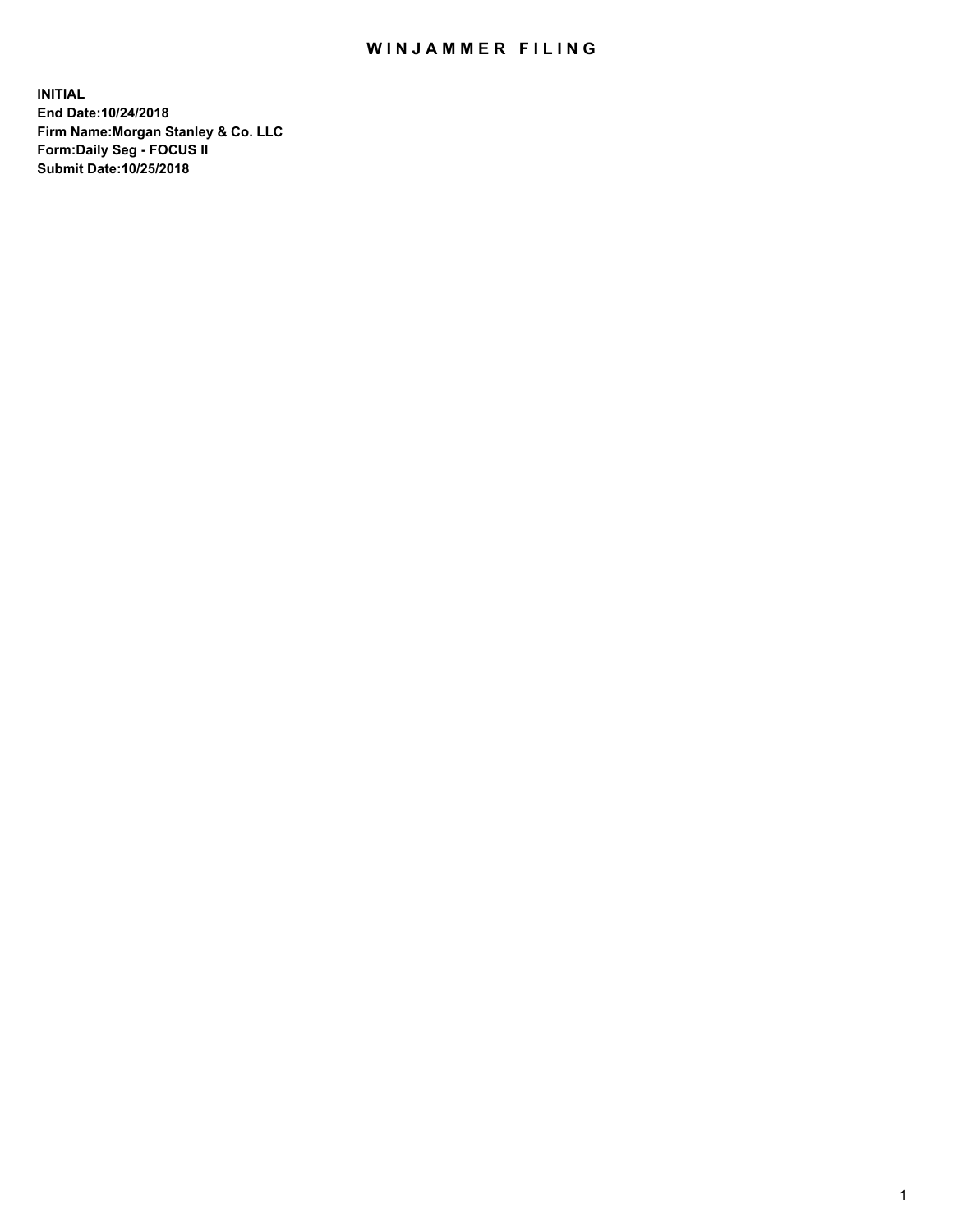**INITIAL End Date:10/24/2018 Firm Name:Morgan Stanley & Co. LLC Form:Daily Seg - FOCUS II Submit Date:10/25/2018 Daily Segregation - Cover Page**

| Name of Company                                                                                                                                                                                                                                                                                                                | Morgan Stanley & Co. LLC                               |
|--------------------------------------------------------------------------------------------------------------------------------------------------------------------------------------------------------------------------------------------------------------------------------------------------------------------------------|--------------------------------------------------------|
| <b>Contact Name</b>                                                                                                                                                                                                                                                                                                            | <b>Ikram Shah</b>                                      |
| <b>Contact Phone Number</b>                                                                                                                                                                                                                                                                                                    | 212-276-0963                                           |
| <b>Contact Email Address</b>                                                                                                                                                                                                                                                                                                   | Ikram.shah@morganstanley.com                           |
| FCM's Customer Segregated Funds Residual Interest Target (choose one):<br>a. Minimum dollar amount: : or<br>b. Minimum percentage of customer segregated funds required:% ; or<br>c. Dollar amount range between: and; or<br>d. Percentage range of customer segregated funds required between:% and%.                         | 280,000,000<br><u>0</u><br>0 <sub>0</sub><br><u>00</u> |
| FCM's Customer Secured Amount Funds Residual Interest Target (choose one):<br>a. Minimum dollar amount: ; or<br>b. Minimum percentage of customer secured funds required:% ; or<br>c. Dollar amount range between: and; or<br>d. Percentage range of customer secured funds required between:% and%.                           | 140,000,000<br><u>0</u><br><u>00</u><br>0 <sub>0</sub> |
| FCM's Cleared Swaps Customer Collateral Residual Interest Target (choose one):<br>a. Minimum dollar amount: ; or<br>b. Minimum percentage of cleared swaps customer collateral required:% ; or<br>c. Dollar amount range between: and; or<br>d. Percentage range of cleared swaps customer collateral required between:% and%. | 92,000,000<br><u>0</u><br><u>00</u><br>0 <sub>0</sub>  |

Attach supporting documents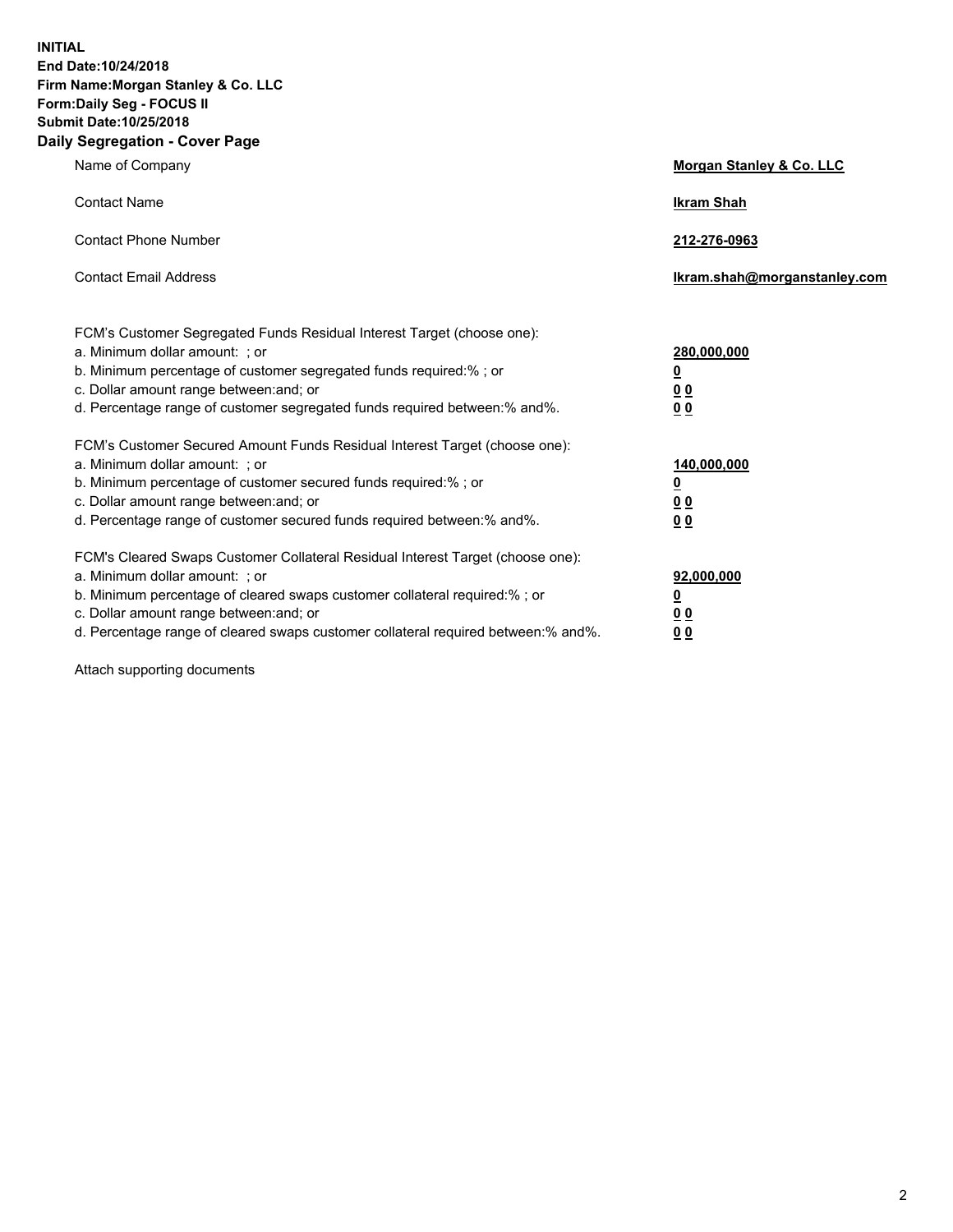## **INITIAL End Date:10/24/2018 Firm Name:Morgan Stanley & Co. LLC Form:Daily Seg - FOCUS II Submit Date:10/25/2018**

## **Daily Segregation - Secured Amounts**

Foreign Futures and Foreign Options Secured Amounts Amount required to be set aside pursuant to law, rule or regulation of a foreign government or a rule of a self-regulatory organization authorized thereunder

- 1. Net ledger balance Foreign Futures and Foreign Option Trading All Customers A. Cash **3,310,664,027** [7315]
	- B. Securities (at market) **2,250,635,725** [7317]
- 2. Net unrealized profit (loss) in open futures contracts traded on a foreign board of trade **-460,345,409** [7325]
- 3. Exchange traded options
	- a. Market value of open option contracts purchased on a foreign board of trade **16,588,619** [7335]
	- b. Market value of open contracts granted (sold) on a foreign board of trade **-20,862,733** [7337]
- 4. Net equity (deficit) (add lines 1. 2. and 3.) **5,096,680,229** [7345]
- 5. Account liquidating to a deficit and account with a debit balances gross amount **182,234,071** [7351] Less: amount offset by customer owned securities **-180,233,917** [7352] **2,000,154**
- 6. Amount required to be set aside as the secured amount Net Liquidating Equity Method (add lines 4 and 5)
- 7. Greater of amount required to be set aside pursuant to foreign jurisdiction (above) or line 6.

## FUNDS DEPOSITED IN SEPARATE REGULATION 30.7 ACCOUNTS

- 1. Cash in banks
	- A. Banks located in the United States **695,771,852** [7500]
	- B. Other banks qualified under Regulation 30.7 **758,567,296** [7520] **1,454,339,148**
- 2. Securities
	- A. In safekeeping with banks located in the United States **97,818,166** [7540]
	- B. In safekeeping with other banks qualified under Regulation 30.7 **0** [7560] **97,818,166** [7570]
- 3. Equities with registered futures commission merchants
	-
	- B. Securities **0** [7590]
	- C. Unrealized gain (loss) on open futures contracts **-677,480** [7600]
	- D. Value of long option contracts **0** [7610]
- E. Value of short option contracts **0** [7615] **7,070,638** [7620]
- 4. Amounts held by clearing organizations of foreign boards of trade
	- A. Cash **0** [7640]
	- B. Securities **0** [7650]
	- C. Amount due to (from) clearing organization daily variation **0** [7660]
	- D. Value of long option contracts **0** [7670]
	- E. Value of short option contracts **0** [7675] **0** [7680]
- 5. Amounts held by members of foreign boards of trade
	-
	-
	- C. Unrealized gain (loss) on open futures contracts **-459,667,929** [7720]
	- D. Value of long option contracts **16,588,619** [7730]
	- E. Value of short option contracts **-20,862,733** [7735] **3,733,800,853**
- 6. Amounts with other depositories designated by a foreign board of trade **0** [7760]
- 7. Segregated funds on hand **0** [7765]
- 8. Total funds in separate section 30.7 accounts **5,293,028,805** [7770]
- 9. Excess (deficiency) Set Aside for Secured Amount (subtract line 7 Secured Statement Page 1 from Line 8)
- 10. Management Target Amount for Excess funds in separate section 30.7 accounts **140,000,000** [7780]
- 11. Excess (deficiency) funds in separate 30.7 accounts over (under) Management Target **54,348,422** [7785]

**0** [7305]

[7354] **5,098,680,383** [7355]

**5,098,680,383** [7360]

[7530]

A. Cash **7,748,118** [7580]

 A. Cash **2,044,925,337** [7700] B. Securities **2,152,817,559** [7710] [7740] **194,348,422** [7380]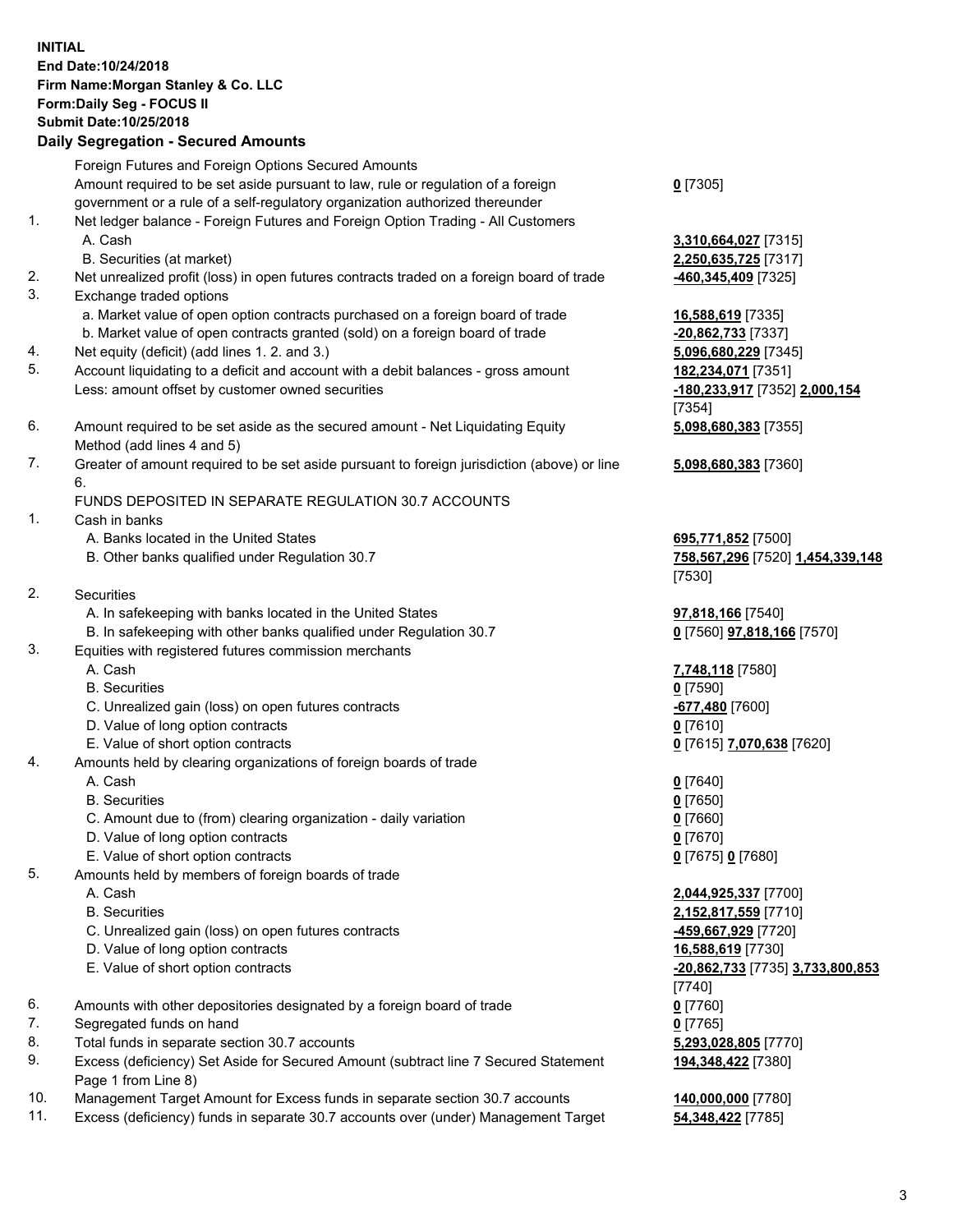**INITIAL End Date:10/24/2018 Firm Name:Morgan Stanley & Co. LLC Form:Daily Seg - FOCUS II Submit Date:10/25/2018 Daily Segregation - Segregation Statement** SEGREGATION REQUIREMENTS(Section 4d(2) of the CEAct) 1. Net ledger balance A. Cash **14,437,689,733** [7010] B. Securities (at market) **6,772,443,835** [7020] 2. Net unrealized profit (loss) in open futures contracts traded on a contract market **-4,739,366,256** [7030] 3. Exchange traded options A. Add market value of open option contracts purchased on a contract market **389,449,907** [7032] B. Deduct market value of open option contracts granted (sold) on a contract market **-515,033,325** [7033] 4. Net equity (deficit) (add lines 1, 2 and 3) **16,345,183,894** [7040] 5. Accounts liquidating to a deficit and accounts with debit balances - gross amount **1,289,367,210** [7045] Less: amount offset by customer securities **-1,284,393,623** [7047] **4,973,587** [7050] 6. Amount required to be segregated (add lines 4 and 5) **16,350,157,481** [7060] FUNDS IN SEGREGATED ACCOUNTS 7. Deposited in segregated funds bank accounts A. Cash **4,920,317,676** [7070] B. Securities representing investments of customers' funds (at market) **0** [7080] C. Securities held for particular customers or option customers in lieu of cash (at market) **558,878,369** [7090] 8. Margins on deposit with derivatives clearing organizations of contract markets A. Cash **5,709,732,779** [7100] B. Securities representing investments of customers' funds (at market) **0** [7110] C. Securities held for particular customers or option customers in lieu of cash (at market) **6,213,565,466** [7120] 9. Net settlement from (to) derivatives clearing organizations of contract markets **-602,492,797** [7130] 10. Exchange traded options A. Value of open long option contracts **389,449,907** [7132] B. Value of open short option contracts **-515,033,325** [7133] 11. Net equities with other FCMs A. Net liquidating equity **7,495,703** [7140] B. Securities representing investments of customers' funds (at market) **0** [7160] C. Securities held for particular customers or option customers in lieu of cash (at market) **0** [7170] 12. Segregated funds on hand **0** [7150] 13. Total amount in segregation (add lines 7 through 12) **16,681,913,778** [7180] 14. Excess (deficiency) funds in segregation (subtract line 6 from line 13) **331,756,297** [7190] 15. Management Target Amount for Excess funds in segregation **280,000,000** [7194]

16. Excess (deficiency) funds in segregation over (under) Management Target Amount Excess

**51,756,297** [7198]